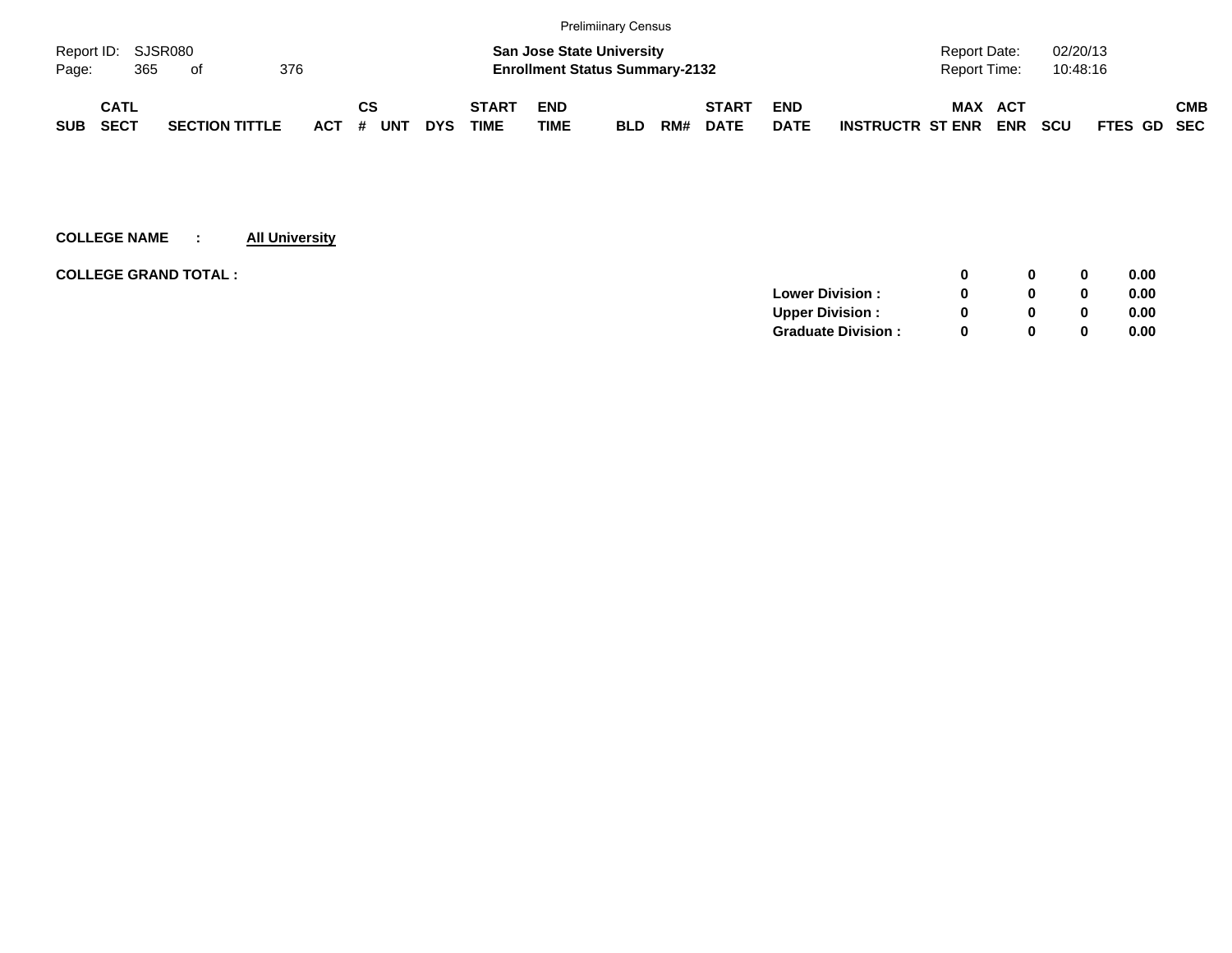|            |                            |                                  |                   |               |                  |                   |                             |                                                                           | <b>Prelimiinary Census</b> |     |                             |                           |                                                                      |   |                                            |                      |                      |                  |                          |                          |
|------------|----------------------------|----------------------------------|-------------------|---------------|------------------|-------------------|-----------------------------|---------------------------------------------------------------------------|----------------------------|-----|-----------------------------|---------------------------|----------------------------------------------------------------------|---|--------------------------------------------|----------------------|----------------------|------------------|--------------------------|--------------------------|
| Page:      | Report ID: SJSR080<br>369  | of<br>376                        |                   |               |                  |                   |                             | <b>San Jose State University</b><br><b>Enrollment Status Summary-2132</b> |                            |     |                             |                           |                                                                      |   | <b>Report Date:</b><br><b>Report Time:</b> |                      | 02/20/13<br>10:48:16 |                  |                          |                          |
| SUB        | <b>CATL</b><br><b>SECT</b> | <b>SECTION TITTLE</b>            | <b>ACT</b>        | $\mathsf{cs}$ | # UNT            | <b>DYS</b>        | <b>START</b><br><b>TIME</b> | <b>END</b><br><b>TIME</b>                                                 | <b>BLD</b>                 | RM# | <b>START</b><br><b>DATE</b> | <b>END</b><br><b>DATE</b> | <b>INSTRUCTR ST ENR</b>                                              |   | MAX ACT<br><b>ENR</b>                      | <b>SCU</b>           |                      | <b>FTES GD</b>   |                          | <b>CMB</b><br><b>SEC</b> |
| College    |                            | <b>All University</b>            |                   |               |                  |                   |                             |                                                                           |                            |     |                             |                           |                                                                      |   |                                            |                      |                      |                  |                          |                          |
|            | Department :               | <b>Intercollegiate Athletics</b> |                   |               |                  |                   |                             |                                                                           |                            |     |                             |                           |                                                                      |   |                                            |                      |                      |                  |                          |                          |
| ATH<br>ATH | 2101<br>2102               | Baseball-Men<br>Baseball-Men     | ACT<br><b>ACT</b> |               | 18 1.0<br>18 1.0 | TBA<br><b>TBA</b> |                             |                                                                           |                            |     |                             |                           | 01/23/13 05/13/13 B Sanfilippo A<br>01/23/13 05/13/13 B Sanfilippo A |   | 50<br>20                                   | 27<br>$\overline{1}$ | 27<br>$\mathbf{1}$   | 1.80<br>$0.07$ 0 | - 0                      |                          |
|            |                            |                                  |                   |               |                  |                   |                             |                                                                           |                            |     |                             |                           | Total:                                                               |   | 70                                         | 28                   | 28                   | 1.87             |                          |                          |
| ATH        | 2S 01                      | Skls Dvlo BsBI-Men               | ACT               |               | 18 1.0           | TBA               |                             |                                                                           |                            |     |                             |                           | 01/23/13 05/13/13 B Sanfilippo A                                     |   | 50                                         | 21                   | 21                   | 1.40             | $\overline{\phantom{0}}$ |                          |
| ATH        | 2S 02                      | Skls Dvlo BsBI-Men               | <b>ACT</b>        |               | 18 1.0           | <b>TBA</b>        |                             |                                                                           |                            |     |                             |                           | 01/23/13 05/13/13 B Sanfilippo A                                     |   | 20                                         | $\overline{1}$       | $\mathbf{1}$         | $0.07$ 0         |                          |                          |
|            |                            |                                  |                   |               |                  |                   |                             |                                                                           |                            |     |                             |                           | Total:                                                               |   | 70                                         | 22                   | 22                   | 1.47             |                          |                          |
| ATH        | 4101                       | Basketball-Men                   | <b>ACT</b>        |               | 18 1.0           | TBA               |                             |                                                                           |                            |     |                             | 01/23/13 05/13/13 B Davis |                                                                      | A | 40                                         | 13                   | 13                   | $0.87$ 0         |                          |                          |
| ATH        | 4102                       | Basketball-Men                   | <b>ACT</b>        |               | 18 1.0           | <b>TBA</b>        |                             |                                                                           |                            |     |                             | 01/23/13 05/13/13 B Davis |                                                                      | A | 20                                         | $\mathbf 0$          | 0                    | 0.00             | $\overline{\phantom{0}}$ |                          |
|            |                            |                                  |                   |               |                  |                   |                             |                                                                           |                            |     |                             |                           | Total:                                                               |   | 60                                         | 13                   | 13                   | 0.87             |                          |                          |
| ATH        | 4S 01                      | Skl Dvlp Bkbl-Men                | <b>ACT</b>        | 18            | 1.0              | TBA               |                             |                                                                           |                            |     |                             | 01/23/13 05/13/13 B Davis |                                                                      | A | 40                                         | 9                    | 9                    | 0.60             | $\overline{\phantom{0}}$ |                          |
| ATH        | 4S 02                      | Skl Dvlp Bkbl-Men                | <b>ACT</b>        |               | 18 1.0           | TBA               |                             |                                                                           |                            |     |                             | 01/23/13 05/13/13 B Davis |                                                                      | A | 20                                         | $\pmb{0}$            | $\pmb{0}$            | 0.00             | $\overline{\mathbf{0}}$  |                          |
|            |                            |                                  |                   |               |                  |                   |                             |                                                                           |                            |     |                             |                           | Total:                                                               |   | 60                                         | 9                    | 9                    | 0.60             |                          |                          |
| ATH        | 61 01                      | Basketball-Women                 | <b>ACT</b>        |               | 18 1.0           | TBA               |                             |                                                                           |                            |     |                             | 01/23/13 05/13/13 M Hays  |                                                                      | A | 50                                         | 10                   | 10                   | $0.67$ 0         |                          |                          |
| ATH        | 6102                       | Basketball-Women                 | <b>ACT</b>        |               | 18 1.0           | TBA               |                             |                                                                           |                            |     |                             | 01/23/13 05/13/13 M Hays  |                                                                      | Α | 20                                         | $\mathbf 0$          | 0                    | 0.00             | $\overline{\phantom{0}}$ |                          |
|            |                            |                                  |                   |               |                  |                   |                             |                                                                           |                            |     |                             |                           | Total:                                                               |   | 70                                         | 10                   | 10                   | 0.67             |                          |                          |
| ATH        | 6S 01                      | Skl Dvlop Bkbl-Wo                | <b>ACT</b>        | 18            | 1.0              | TBA               |                             |                                                                           |                            |     |                             | 01/23/13 05/13/13 M Hays  |                                                                      | A | 50                                         | 8                    | 8                    | 0.53 0           |                          |                          |
| ATH        | 6S 02                      | Skl Dvlop Bkbl-Wo                | <b>ACT</b>        |               | 18 1.0           | TBA               |                             |                                                                           |                            |     |                             | 01/23/13 05/13/13 M Hays  |                                                                      | Α | 20                                         | $\pmb{0}$            | 0                    | $0.00 \t 0$      |                          |                          |
|            |                            |                                  |                   |               |                  |                   |                             |                                                                           |                            |     |                             |                           | Total:                                                               |   | 70                                         | 8                    | 8                    | 0.53             |                          |                          |
| ATH        | 12101                      | Football-Men                     | <b>ACT</b>        | 18            | 1.0              | <b>TBA</b>        |                             |                                                                           |                            |     |                             |                           | 01/23/13 05/13/13 R Caragher A                                       |   | 20                                         | 34                   | 34                   | $2.27 \t 0$      |                          |                          |
| ATH        | 121 02                     | Football-Men                     | ACT               |               | 18 1.0           | <b>TBA</b>        |                             |                                                                           |                            |     |                             |                           | 01/23/13 05/13/13 R Caragher A                                       |   | 20                                         | 20                   | 20                   | 1.33             | 0                        |                          |
| ATH        | 12103                      | Football-Men                     | <b>ACT</b>        | 18            | 1.0              | <b>TBA</b>        |                             |                                                                           |                            |     |                             |                           | 01/23/13 05/13/13 R Caragher A                                       |   | 20                                         | 20                   | 20                   | 1.33             | 0                        |                          |
| ATH        | 12104                      | Football-Men                     | ACT               |               | 18 1.0           | <b>TBA</b>        |                             |                                                                           |                            |     |                             |                           | 01/23/13 05/13/13 R Caragher A                                       |   | 20                                         | 14                   | 14                   | 0.93             | 0                        |                          |
| ATH        | <b>12I 05</b>              | Football-Men                     | <b>ACT</b>        |               | 18 1.0           | TBA               |                             |                                                                           |                            |     |                             |                           | 01/23/13 05/13/13 R Caragher A                                       |   | 20                                         | 0                    | 0                    | 0.00             | $\overline{\phantom{0}}$ |                          |
| ATH        | 121 06                     | Football-Men                     | ACT               |               | 18 1.0           | TBA               |                             |                                                                           |                            |     |                             |                           | 01/23/13 05/13/13 R Caragher A                                       |   | 20                                         | 2                    | 2                    | $0.13 \ 0$       |                          |                          |
| ATH        | 12107                      | Football-Men                     | <b>ACT</b>        |               | 18 1.0           | TBA               |                             |                                                                           |                            |     |                             |                           | 01/23/13 05/13/13 R Caragher A                                       |   | 20                                         | $\mathbf 1$          | 1                    | $0.07$ 0         |                          |                          |
| ATH        | 12108                      | Football-Men                     | <b>ACT</b>        |               |                  | 18 1.0 TBA        |                             |                                                                           |                            |     |                             |                           | 01/23/13 05/13/13 R Caragher A                                       |   | 20                                         | $\overline{1}$       | $\mathbf{1}$         | $0.07$ 0         |                          |                          |
|            |                            |                                  |                   |               |                  |                   |                             |                                                                           |                            |     |                             |                           | Total:                                                               |   | 160                                        | 92                   | 92                   | 6.13             |                          |                          |
| ATH        | 12S 01                     | Skl Dvlp Football                | ACT 18 1.0        |               |                  | TBA               |                             |                                                                           |                            |     |                             |                           | 01/23/13 05/13/13 R Caragher A                                       |   | 20                                         | 37                   | 37                   | $2.47\ 0$        |                          |                          |
| ATH        | 12S 02                     | Skl Dvlp Football                | ACT               |               | 18  1.0          | TBA               |                             |                                                                           |                            |     |                             |                           | 01/23/13 05/13/13 R Caragher A                                       |   | 20                                         | 20                   | 20                   | $1.33 \ 0$       |                          |                          |
| ATH        |                            | 12S 03 Skl Dvlp Football         |                   |               |                  | ACT 18 1.0 TBA    |                             |                                                                           |                            |     |                             |                           | 01/23/13 05/13/13 R Caragher A                                       |   | 20                                         | 18                   | 18                   | $1.20 \t 0$      |                          |                          |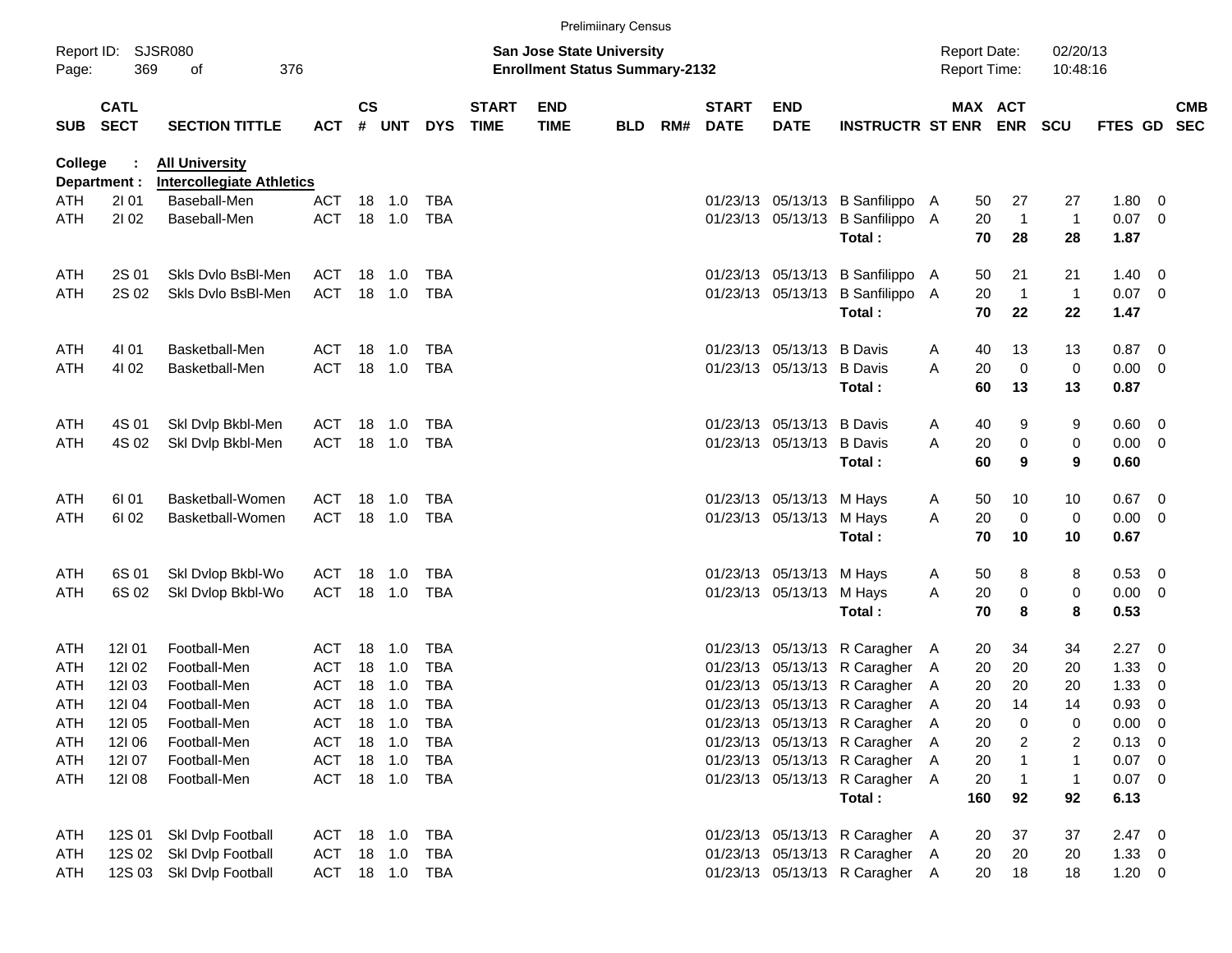| <b>Prelimiinary Census</b> |  |
|----------------------------|--|
|----------------------------|--|

| Page:      | Report ID: SJSR080<br>370  | 376<br>οf                       |                |               |                |            |                             | San Jose State University<br><b>Enrollment Status Summary-2132</b> |            |     |                             |                           |                                |   | <b>Report Date:</b><br><b>Report Time:</b> |                | 02/20/13<br>10:48:16 |                |            |
|------------|----------------------------|---------------------------------|----------------|---------------|----------------|------------|-----------------------------|--------------------------------------------------------------------|------------|-----|-----------------------------|---------------------------|--------------------------------|---|--------------------------------------------|----------------|----------------------|----------------|------------|
| <b>SUB</b> | <b>CATL</b><br><b>SECT</b> | <b>SECTION TITTLE</b>           |                | $\mathsf{cs}$ | ACT # UNT      | <b>DYS</b> | <b>START</b><br><b>TIME</b> | <b>END</b><br><b>TIME</b>                                          | <b>BLD</b> | RM# | <b>START</b><br><b>DATE</b> | <b>END</b><br><b>DATE</b> | <b>INSTRUCTR ST ENR ENR</b>    |   | MAX ACT                                    |                | SCU                  | FTES GD SEC    | <b>CMB</b> |
| <b>ATH</b> | 12S 04                     | Skl Dvlp Football               | ACT            |               | 18 1.0         | <b>TBA</b> |                             |                                                                    |            |     |                             |                           | 01/23/13 05/13/13 R Caragher A |   | 20                                         | 4              | 4                    | $0.27$ 0       |            |
| ATH        | 12S 05                     | Skl Dvlp Football               | <b>ACT</b>     |               | 18 1.0         | <b>TBA</b> |                             |                                                                    |            |     |                             |                           | 01/23/13 05/13/13 R Caragher A |   | 20                                         | $\mathbf{1}$   | $\mathbf{1}$         | $0.07$ 0       |            |
| ATH        | 12S 06                     | Skl Dvlp Football               | ACT            |               | 18 1.0         | <b>TBA</b> |                             |                                                                    |            |     |                             |                           | 01/23/13 05/13/13 R Caragher A |   | 20                                         | 1              | $\mathbf{1}$         | $0.07$ 0       |            |
| ATH        | 12S 07                     | Skl Dvlp Football               | <b>ACT</b>     |               | 18 1.0         | <b>TBA</b> |                             |                                                                    |            |     |                             |                           | 01/23/13 05/13/13 R Caragher A |   | 20                                         | $\mathbf{1}$   | $\mathbf{1}$         | $0.07$ 0       |            |
| ATH        | 12S 08                     | Skl Dvlp Football               | ACT            |               | 18 1.0         | TBA        |                             |                                                                    |            |     |                             |                           | 01/23/13 05/13/13 R Caragher A |   | 20                                         | $\mathbf 0$    | $\pmb{0}$            | $0.00 \t 0$    |            |
|            |                            |                                 |                |               |                |            |                             |                                                                    |            |     |                             |                           | Total:                         |   | 160                                        | 82             | 82                   | 5.47           |            |
| ATH        | 14101                      | Golf-Men                        |                |               | ACT 18 1.0 TBA |            |                             |                                                                    |            |     |                             |                           | 01/23/13 05/13/13 J Kennaday A |   | 25                                         | 9              | 9                    | $0.60 \quad 0$ |            |
|            |                            |                                 |                |               |                |            |                             |                                                                    |            |     |                             |                           | Total:                         |   | 25                                         | 9              | 9                    | 0.60           |            |
| ATH        | 14S 01                     | Skl Dvlp Golf-Men               |                |               | ACT 19 1.0 TBA |            |                             |                                                                    |            |     |                             |                           | 01/23/13 05/13/13 J Kennaday A |   | 25                                         | 8              | 8                    | $0.53$ 0       |            |
|            |                            |                                 |                |               |                |            |                             |                                                                    |            |     |                             |                           | Total:                         |   | 25                                         | 8              | 8                    | 0.53           |            |
| ATH        | 16I 01                     | Golf-Women                      |                |               | ACT 19 1.0 TBA |            |                             |                                                                    |            |     |                             |                           | 01/23/13 05/13/13 J Dormann    | A | 25                                         | 6              | 6                    | $0.40 \quad 0$ |            |
|            |                            |                                 |                |               |                |            |                             |                                                                    |            |     |                             |                           | Total:                         |   | 25                                         | 6              | 6                    | 0.40           |            |
| ATH        |                            | 16S 01 SkI Dvlp Golf-Wo         |                |               | ACT 19 1.0 TBA |            |                             |                                                                    |            |     |                             | 01/23/13 05/13/13         | D Dormann A                    |   | 25                                         | 4              | 4                    | $0.27$ 0       |            |
|            |                            |                                 |                |               |                |            |                             |                                                                    |            |     |                             |                           | Total:                         |   | 25                                         | 4              | 4                    | 0.27           |            |
| ATH        | 20101                      | Gymnastics-Women ACT 19 1.0 TBA |                |               |                |            |                             |                                                                    |            |     |                             |                           | 01/23/13 05/13/13 W Wright     | A | 50                                         | 20             | 20                   | $1.33 \ 0$     |            |
|            |                            |                                 |                |               |                |            |                             |                                                                    |            |     |                             |                           | Total:                         |   | 50                                         | 20             | 20                   | 1.33           |            |
| ATH        | 20S 01                     | Skls Dvlp Gym-Wo                |                |               | ACT 19 1.0 TBA |            |                             |                                                                    |            |     |                             |                           | 01/23/13 05/13/13 W Wright     | A | 20                                         | 15             | 15                   | $1.00 \t 0$    |            |
|            |                            |                                 |                |               |                |            |                             |                                                                    |            |     |                             |                           | Total:                         |   | 20                                         | 15             | 15                   | 1.00           |            |
| ATH        | <b>26101</b>               | Tennis-Women                    |                |               | ACT 19 1.0 TBA |            |                             |                                                                    |            |     |                             |                           | 01/23/13 05/13/13 S Malroux    | A | 40                                         | $\overline{7}$ | $\overline{7}$       | $0.47 \quad 0$ |            |
|            |                            |                                 |                |               |                |            |                             |                                                                    |            |     |                             |                           | Total:                         |   | 40                                         | $\overline{7}$ | $\overline{7}$       | 0.47           |            |
| ATH        | 26S 01                     | Skl Dvlp Ten-Wo                 | ACT            |               | 19 1.0         | TBA        |                             |                                                                    |            |     |                             |                           | 01/23/13 05/13/13 S Malroux    | A | 40                                         | 5              | $\sqrt{5}$           | 0.33 0         |            |
|            |                            |                                 |                |               |                |            |                             |                                                                    |            |     |                             |                           | Total:                         |   | 40                                         | 5              | 5                    | 0.33           |            |
| <b>ATH</b> | 30101                      | Soccer-Men                      |                |               | ACT 19 1.0 TBA |            |                             |                                                                    |            |     |                             |                           | 01/23/13 05/13/13 G St Clair   | Α | 50                                         | 19             | 19                   | $1.27 \t 0$    |            |
|            |                            |                                 |                |               |                |            |                             |                                                                    |            |     |                             |                           | Total:                         |   | 50                                         | 19             | 19                   | 1.27           |            |
| <b>ATH</b> |                            | 30S 01 Skls Dvlp Soccer         | ACT 19 1.0 TBA |               |                |            |                             |                                                                    |            |     |                             |                           | 01/23/13 05/13/13 G St Clair   | A | 50                                         | 12             | 12                   | 0.80 0         |            |
|            |                            |                                 |                |               |                |            |                             |                                                                    |            |     |                             |                           | Total:                         |   | 50                                         | 12             | 12                   | 0.80           |            |
| ATH        | 32101                      | Softball-Women                  | ACT 18 1.0 TBA |               |                |            |                             |                                                                    |            |     |                             |                           | 01/23/13 05/13/13 C Hardee     | A | 50                                         | 24             | 24                   | 1.60 0         |            |
|            |                            |                                 |                |               |                |            |                             |                                                                    |            |     |                             |                           | Total:                         |   | 50                                         | 24             | 24                   | 1.60           |            |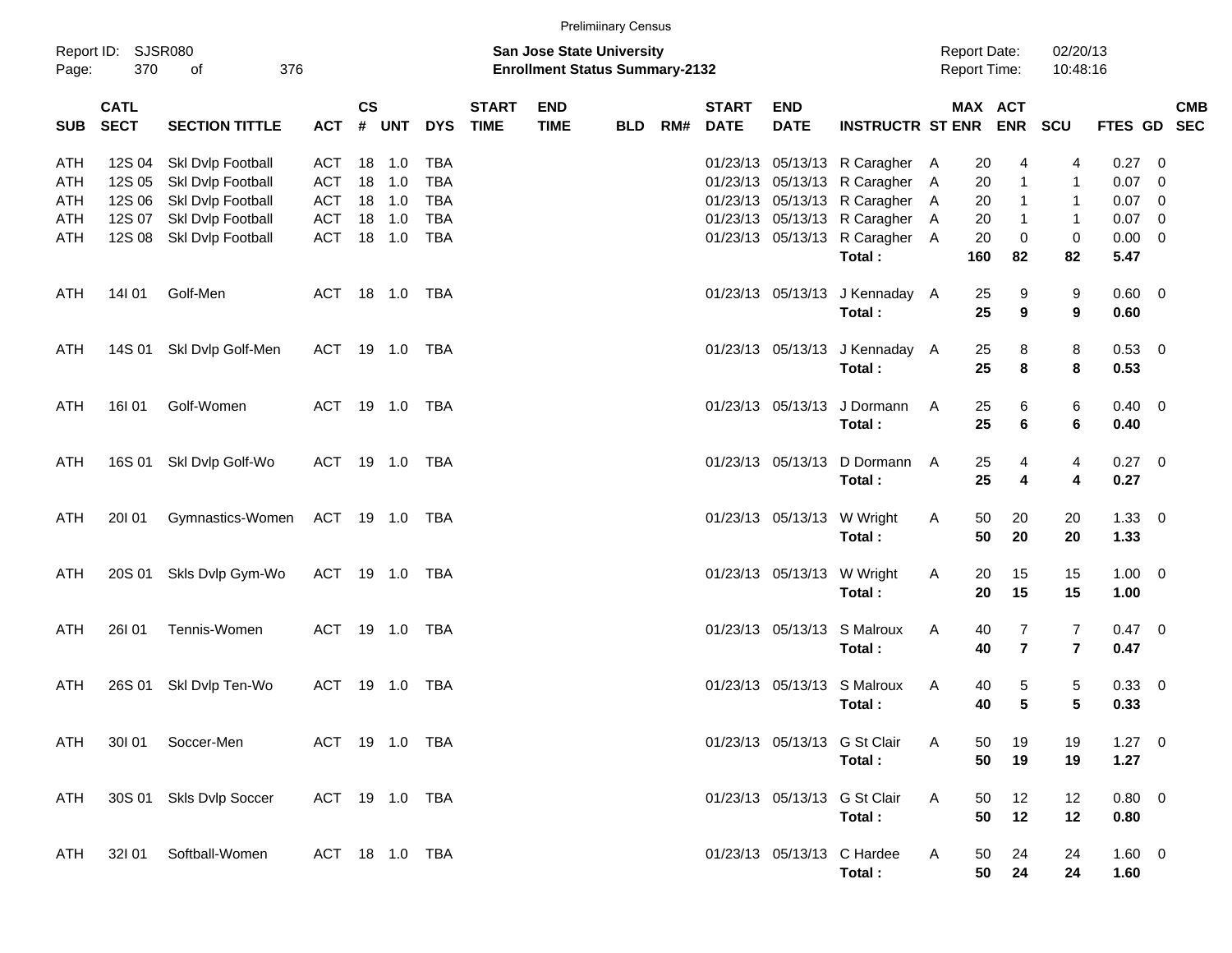|       |                            |                           |                |               |           |                             |                                                                    | <b>Prelimiinary Census</b> |     |                             |                           |                                           |                                            |                                |                                |                        |            |
|-------|----------------------------|---------------------------|----------------|---------------|-----------|-----------------------------|--------------------------------------------------------------------|----------------------------|-----|-----------------------------|---------------------------|-------------------------------------------|--------------------------------------------|--------------------------------|--------------------------------|------------------------|------------|
| Page: | Report ID: SJSR080<br>371  | of<br>376                 |                |               |           |                             | San Jose State University<br><b>Enrollment Status Summary-2132</b> |                            |     |                             |                           |                                           | <b>Report Date:</b><br><b>Report Time:</b> |                                | 02/20/13<br>10:48:16           |                        |            |
| SUB   | <b>CATL</b><br><b>SECT</b> | <b>SECTION TITTLE</b>     | <b>ACT</b>     | $\mathsf{cs}$ | # UNT DYS | <b>START</b><br><b>TIME</b> | <b>END</b><br><b>TIME</b>                                          | <b>BLD</b>                 | RM# | <b>START</b><br><b>DATE</b> | <b>END</b><br><b>DATE</b> | <b>INSTRUCTR ST ENR ENR</b>               |                                            | MAX ACT                        | <b>SCU</b>                     | FTES GD SEC            | <b>CMB</b> |
| ATH   |                            | 32S 01 SkI Dvlp Sftbl Wo  | ACT 18 1.0 TBA |               |           |                             |                                                                    |                            |     |                             |                           | 01/23/13 05/13/13 C Hardee<br>Total:      | A<br>50<br>50                              | 22<br>22                       | 22<br>22                       | $1.47 \quad 0$<br>1.47 |            |
| ATH   | 34101                      | Swimming-Women            | ACT 19 1.0 TBA |               |           |                             |                                                                    |                            |     |                             |                           | 01/23/13 05/13/13 S Hopkins<br>Total:     | 50<br>Α<br>50                              | 26<br>26                       | 26<br>26                       | $1.73 \t 0$<br>1.73    |            |
| ATH   |                            | 34S 01 Skl Dvlp Swim-Wo   | ACT 19 1.0 TBA |               |           |                             |                                                                    |                            |     |                             |                           | 01/23/13 05/13/13 S Hopkins<br>Total:     | Α<br>50<br>50                              | 19<br>19                       | 19<br>19                       | $1.27 \t 0$<br>1.27    |            |
| ATH   | 36I 01                     | Volleyball-Women          | ACT 18 1.0 TBA |               |           |                             |                                                                    |                            |     |                             | 01/23/13 05/13/13         | J Haldi<br>Total:                         | Α<br>50<br>50                              | 11<br>11                       | 11<br>11                       | $0.73 \quad 0$<br>0.73 |            |
| ATH   | 36S 01                     | Skls Dvlp Vlybl-Wo        | ACT 18 1.0 TBA |               |           |                             |                                                                    |                            |     |                             | 01/23/13 05/13/13 J Haldi | Total:                                    | Α<br>20<br>20                              | 10<br>10                       | 10<br>10                       | $0.67$ 0<br>0.67       |            |
| ATH   | 42101                      | Cross Country Wmn         | ACT 18 1.0 TBA |               |           |                             |                                                                    |                            |     |                             | 01/23/13 05/13/13 R Davis | Total:                                    | Α<br>30<br>30                              | 12<br>12                       | 12<br>12                       | $0.80 \ 0$<br>0.80     |            |
| ATH   | 42S 01                     | Skls Dvlp Crs Ctry        | ACT 18 1.0 TBA |               |           |                             |                                                                    |                            |     |                             | 01/23/13 05/13/13 R Davis | Total:                                    | Α<br>30<br>30                              | 6<br>6                         | $\,6$<br>6                     | $0.40 \quad 0$<br>0.40 |            |
| ATH   | 44101                      | Soccer Women              | ACT 18 1.0 TBA |               |           |                             |                                                                    |                            |     |                             |                           | 01/23/13 05/13/13 J Leightman A<br>Total: | 30<br>30                                   | 20<br>20                       | 20<br>20                       | $1.33 \ 0$<br>1.33     |            |
| ATH   | 44S 01                     | Skls Dvlp Soccer W        | ACT 18 1.0 TBA |               |           |                             |                                                                    |                            |     |                             | 01/23/13 05/13/13         | J Leightman A<br>Total:                   | 30<br>30                                   | 11<br>11                       | 11<br>11                       | $0.73 \quad 0$<br>0.73 |            |
| ATH   | 46I 01                     | Water Polo Women          | ACT 18 1.0 TBA |               |           |                             |                                                                    |                            |     |                             | 01/23/13 05/13/13 L Tully | Total:                                    | Α<br>30<br>30                              | 20<br>20                       | 20<br>20                       | $1.33 \ 0$<br>1.33     |            |
| ATH   |                            | 46S 01 Skls Dvlp Wtr Plo  | ACT 18 1.0 TBA |               |           |                             |                                                                    |                            |     |                             | 01/23/13 05/13/13 L Tully | Total:                                    | Α<br>30<br>30                              | 16<br>16                       | 16<br>16                       | $1.07 \t 0$<br>1.07    |            |
| ATH   | 48I 01                     | Cross Country Men         | ACT 18 1.0 TBA |               |           |                             |                                                                    |                            |     |                             | 01/23/13 05/13/13 R Davis | Total:                                    | Α<br>20<br>20                              | 8<br>8                         | 8<br>8                         | $0.53 \t 0$<br>0.53    |            |
| ATH   |                            | 48S 01 Skls Dvlp Crs Ctry | ACT 18 1.0 TBA |               |           |                             |                                                                    |                            |     |                             | 01/23/13 05/13/13 R Davis | Total:                                    | A<br>20<br>20                              | $\overline{a}$<br>$\mathbf{2}$ | $\overline{a}$<br>$\mathbf{2}$ | $0.13 \ 0$<br>0.13     |            |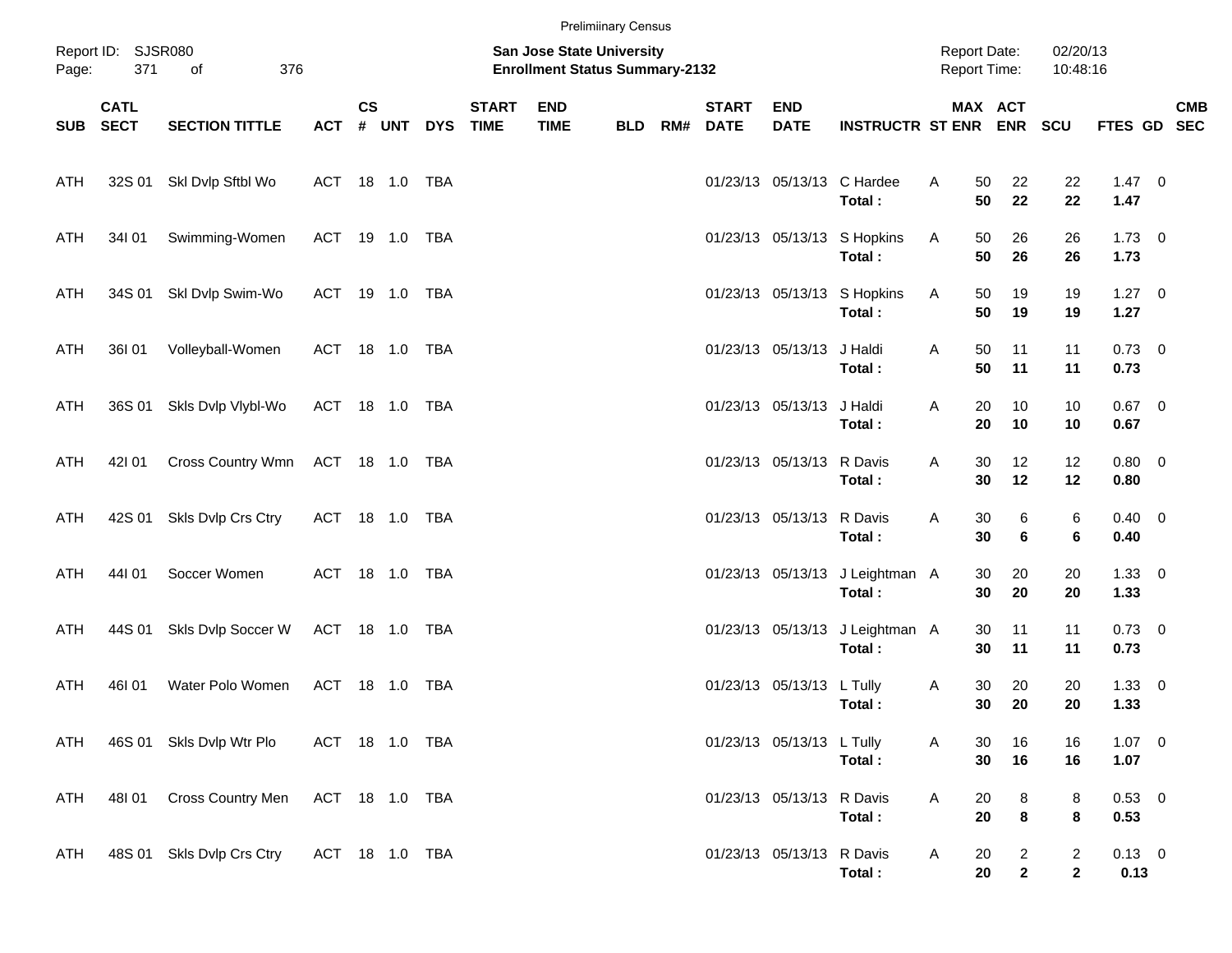|                             |                            |     |    |                       |     |         |    |     |            |                             |                           | <b>Prelimiinary Census</b>                                                |     |                             |                           |                         |                                     |            |                      |             |            |
|-----------------------------|----------------------------|-----|----|-----------------------|-----|---------|----|-----|------------|-----------------------------|---------------------------|---------------------------------------------------------------------------|-----|-----------------------------|---------------------------|-------------------------|-------------------------------------|------------|----------------------|-------------|------------|
| Report ID: SJSR080<br>Page: |                            | 372 | of |                       | 376 |         |    |     |            |                             |                           | <b>San Jose State University</b><br><b>Enrollment Status Summary-2132</b> |     |                             |                           |                         | <b>Report Date:</b><br>Report Time: |            | 02/20/13<br>10:48:16 |             |            |
| <b>SUB</b>                  | <b>CATL</b><br><b>SECT</b> |     |    | <b>SECTION TITTLE</b> |     | $ACT$ # | СS | UNT | <b>DYS</b> | <b>START</b><br><b>TIME</b> | <b>END</b><br><b>TIME</b> | <b>BLD</b>                                                                | RM# | <b>START</b><br><b>DATE</b> | <b>END</b><br><b>DATE</b> | <b>INSTRUCTR ST ENR</b> | <b>MAX ACT</b>                      | <b>ENR</b> | <b>SCU</b>           | FTES GD SEC | <b>CMB</b> |

| Department : | <b>Intercollegiate Athletics</b> |
|--------------|----------------------------------|
|--------------|----------------------------------|

| <b>Department:</b> | <b>Intercollegiate Athletics</b> | Department Total:         | 1560 | 576 | 576 | 38.40 |
|--------------------|----------------------------------|---------------------------|------|-----|-----|-------|
|                    |                                  | <b>Lower Division:</b>    | 1560 | 576 | 576 | 38.40 |
|                    |                                  | <b>Upper Division:</b>    |      |     |     | 0.00  |
|                    |                                  | <b>Graduate Division:</b> |      |     |     | 0.00  |
|                    |                                  |                           |      |     |     |       |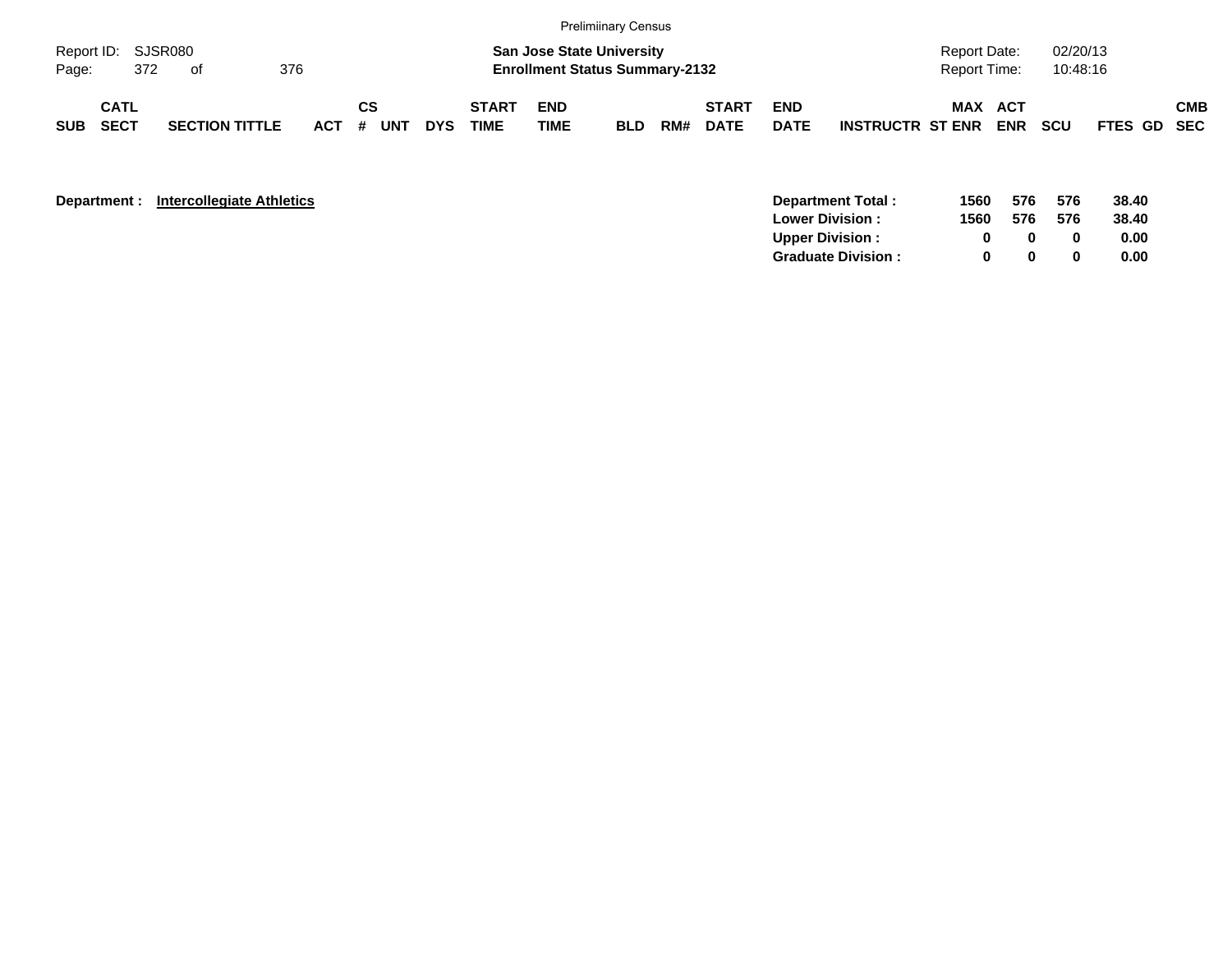|                    |             |     |                       |     |            |    |            |            |              |             | <b>Prelimiinary Census</b>            |     |              |             |                         |              |            |            |             |            |
|--------------------|-------------|-----|-----------------------|-----|------------|----|------------|------------|--------------|-------------|---------------------------------------|-----|--------------|-------------|-------------------------|--------------|------------|------------|-------------|------------|
| Report ID: SJSR080 |             |     |                       |     |            |    |            |            |              |             | <b>San Jose State University</b>      |     |              |             |                         | Report Date: |            | 02/20/13   |             |            |
| Page:              |             | 373 | of                    | 376 |            |    |            |            |              |             | <b>Enrollment Status Summary-2132</b> |     |              |             |                         | Report Time: |            | 10:48:16   |             |            |
|                    | <b>CATL</b> |     |                       |     |            | СS |            |            | <b>START</b> | <b>END</b>  |                                       |     | <b>START</b> | <b>END</b>  |                         | <b>MAX</b>   | ACT        |            |             | <b>CMB</b> |
| <b>SUB</b>         | <b>SECT</b> |     | <b>SECTION TITTLE</b> |     | <b>ACT</b> | #  | <b>UNT</b> | <b>DYS</b> | TIME         | <b>TIME</b> | <b>BLD</b>                            | RM# | <b>DATE</b>  | <b>DATE</b> | <b>INSTRUCTR ST ENR</b> |              | <b>ENR</b> | <b>SCU</b> | FTES GD SEC |            |

| <b>COLLEGE GRAND TOTAL :</b> |                           | 1560 | 576          | 576 | 38.40 |
|------------------------------|---------------------------|------|--------------|-----|-------|
|                              | <b>Lower Division:</b>    | 1560 | 576          | 576 | 38.40 |
|                              | <b>Upper Division:</b>    | 0    | O.           |     | 0.00  |
|                              | <b>Graduate Division:</b> | 0    | <sup>0</sup> |     | 0.00  |
|                              |                           |      |              |     |       |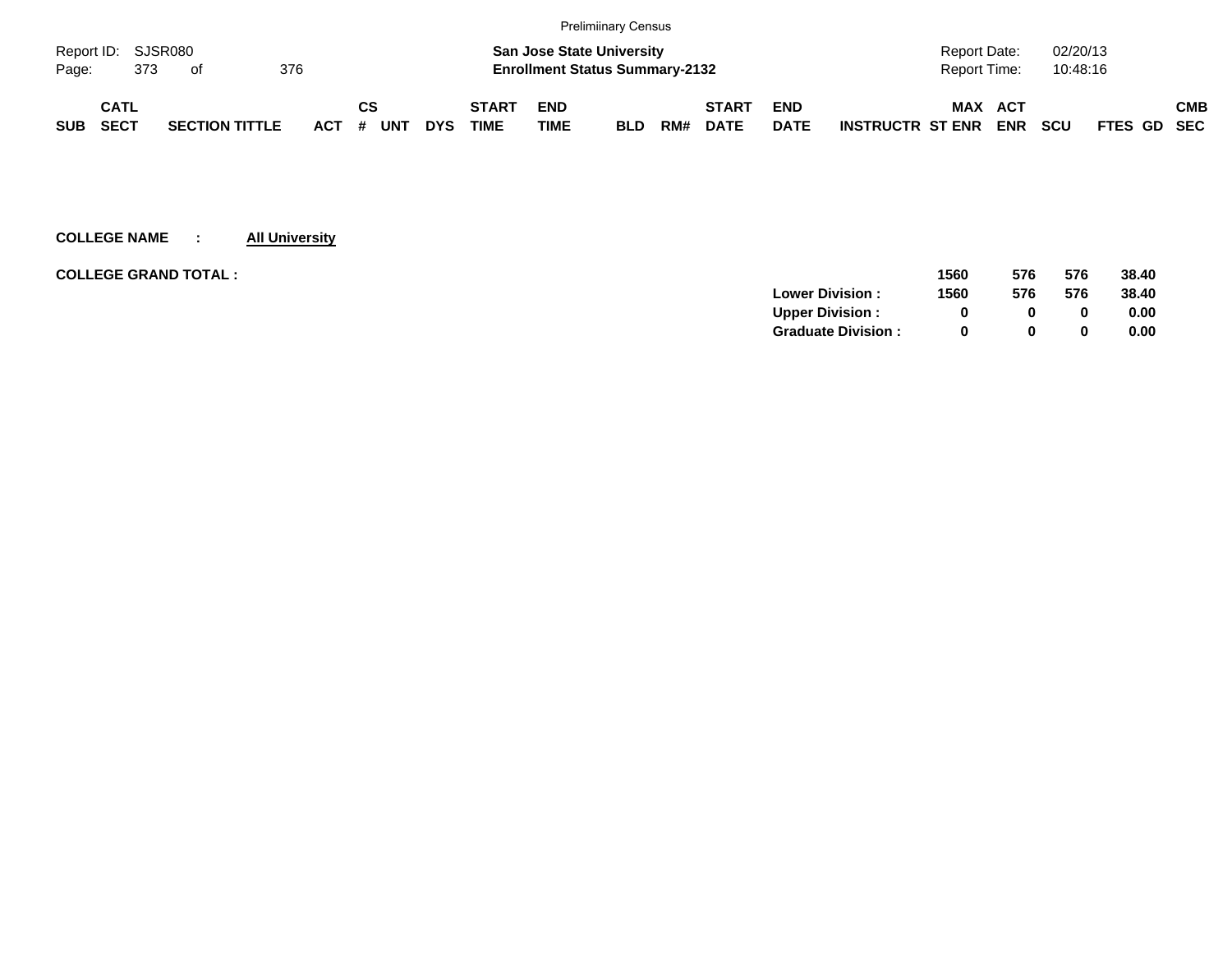|                             |                    |                       |  |         |    |            |            |              |             | <b>Prelimiinary Census</b>            |     |              |             |                         |              |            |            |                    |            |
|-----------------------------|--------------------|-----------------------|--|---------|----|------------|------------|--------------|-------------|---------------------------------------|-----|--------------|-------------|-------------------------|--------------|------------|------------|--------------------|------------|
|                             | Report ID: SJSR080 |                       |  |         |    |            |            |              |             | <b>San Jose State University</b>      |     |              |             |                         | Report Date: |            | 02/20/13   |                    |            |
| 376<br>Page:<br>374<br>- of |                    |                       |  |         |    |            |            |              |             | <b>Enrollment Status Summary-2132</b> |     |              |             |                         | Report Time: |            | 10:48:16   |                    |            |
|                             | <b>CATL</b>        |                       |  |         | СS |            |            | <b>START</b> | <b>END</b>  |                                       |     | <b>START</b> | <b>END</b>  |                         | MAX ACT      |            |            |                    | <b>CMB</b> |
| <b>SUB</b>                  | <b>SECT</b>        | <b>SECTION TITTLE</b> |  | $ACT$ # |    | <b>UNT</b> | <b>DYS</b> | <b>TIME</b>  | <b>TIME</b> | <b>BLD</b>                            | RM# | <b>DATE</b>  | <b>DATE</b> | <b>INSTRUCTR ST ENR</b> |              | <b>ENR</b> | <b>SCU</b> | <b>FTES GD SEC</b> |            |

|                           |              | 0 | 0.00 |
|---------------------------|--------------|---|------|
| <b>Lower Division:</b>    |              | 0 | 0.00 |
| <b>Upper Division:</b>    |              | 0 | 0.00 |
| <b>Graduate Division:</b> | <sup>0</sup> | 0 | 0.00 |
|                           |              |   |      |